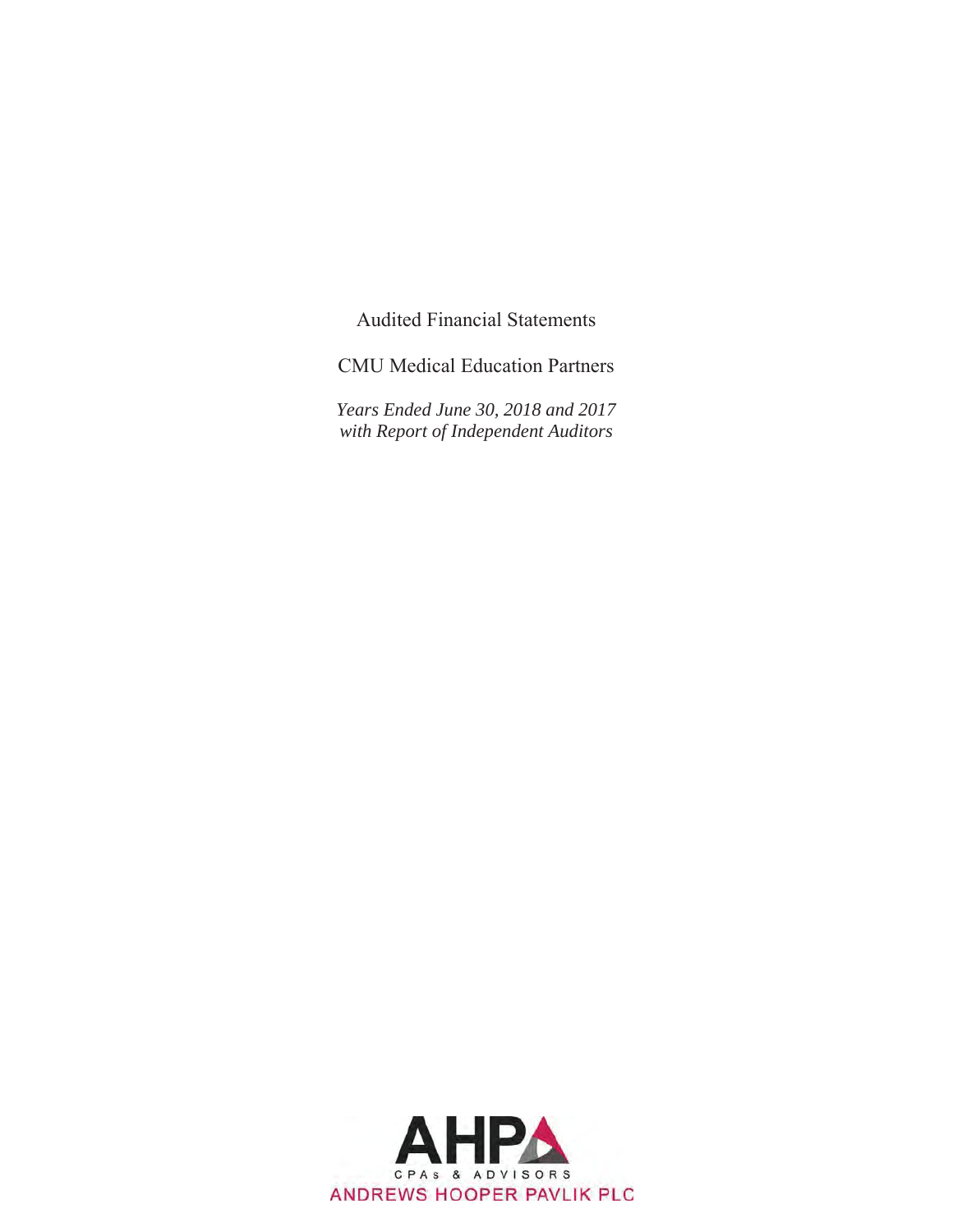Audited Financial Statements

Years Ended June 30, 2018 and 2017

# **Contents**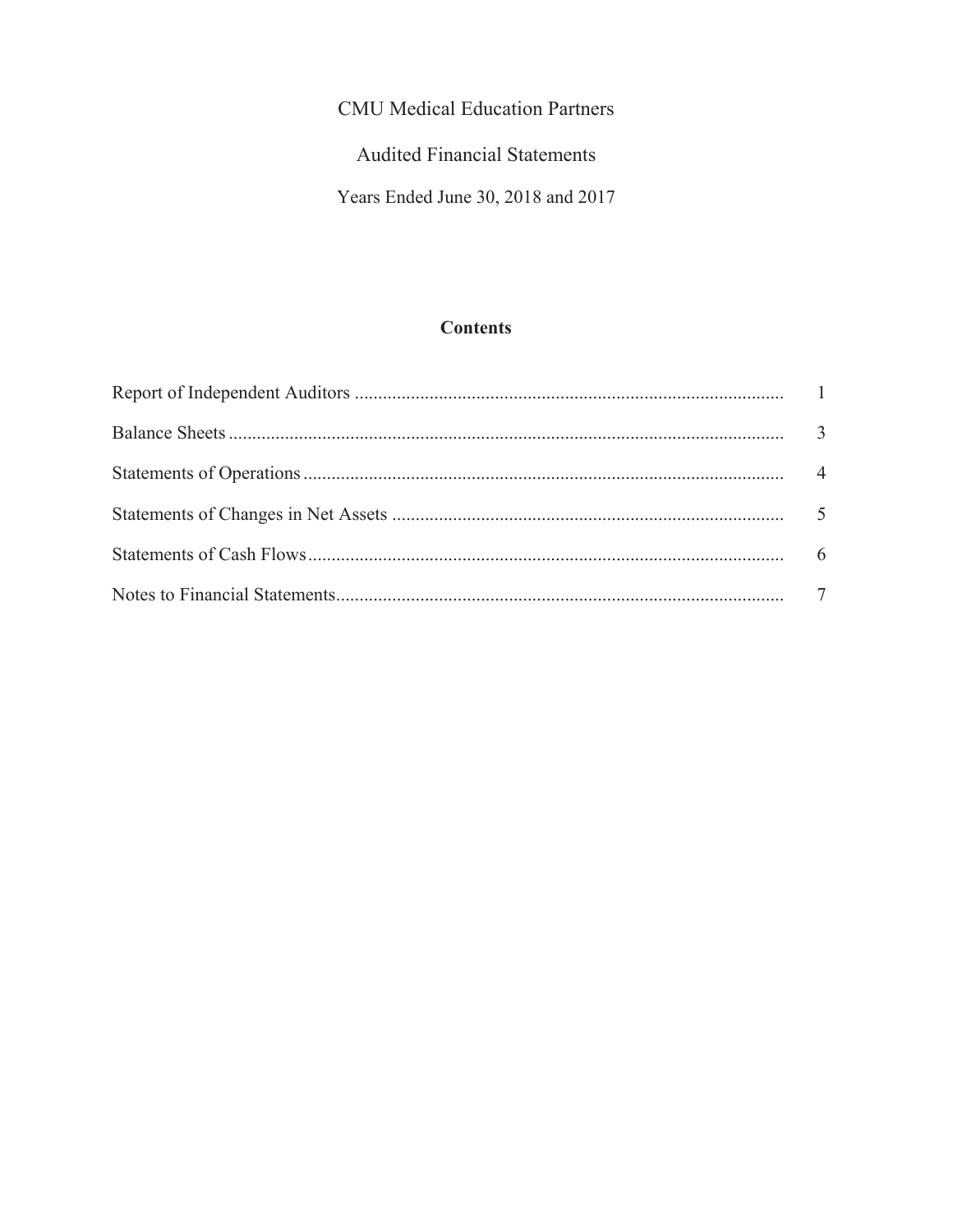

# ANDREWS HOOPER PAVLIK PLC

5300 GRATIOT ROAD | SAGINAW, MI 48638 p: 989.497.5300 | f: 989.497.5353 | www.ahpplc.com

# **Report of Independent Auditors**

To the Board of Trustees of **CMU** Medical Education Partners

# **Report on the Financial Statements**

We have audited the accompanying financial statements of Saginaw Cooperative Hospitals Inc. d/b/a CMU Medical Education Partners, which comprise the balance sheets as of June 30, 2018 and 2017, and the related statements of operations, changes in net assets, and cash flows for the years then ended, and the related notes to the financial statements.

# **Management's Responsibility for the Financial Statements**

Management is responsible for the preparation and fair presentation of these financial statements in accordance with accounting principles generally accepted in the United States of America; this includes the design, implementation, and maintenance of internal control relevant to the preparation and fair presentation of financial statements that are free from material misstatement, whether due to fraud or error.

#### **Auditors' Responsibility**

Our responsibility is to express an opinion on these financial statements based on our audits. We conducted our audits in accordance with auditing standards generally accepted in the United States of America. Those standards require that we plan and perform the audits to obtain reasonable assurance about whether the financial statements are free of material misstatement.

An audit involves performing procedures to obtain audit evidence about the amounts and disclosures in the financial statements. The procedures selected depend on the auditor's judgment, including the assessment of the risks of material misstatement of the financial statements, whether due to fraud or error. In making those risk assessments, the auditor considers internal control relevant to the entity's preparation and fair presentation of the financial statements in order to design audit procedures that are appropriate in the circumstances, but not for the purpose of expressing an opinion on the effectiveness of the entity's internal control. Accordingly, we express no such opinion. An audit also includes evaluating the appropriateness of accounting policies used and the reasonableness of significant accounting estimates made by management, as well as evaluating the overall presentation of the financial statements.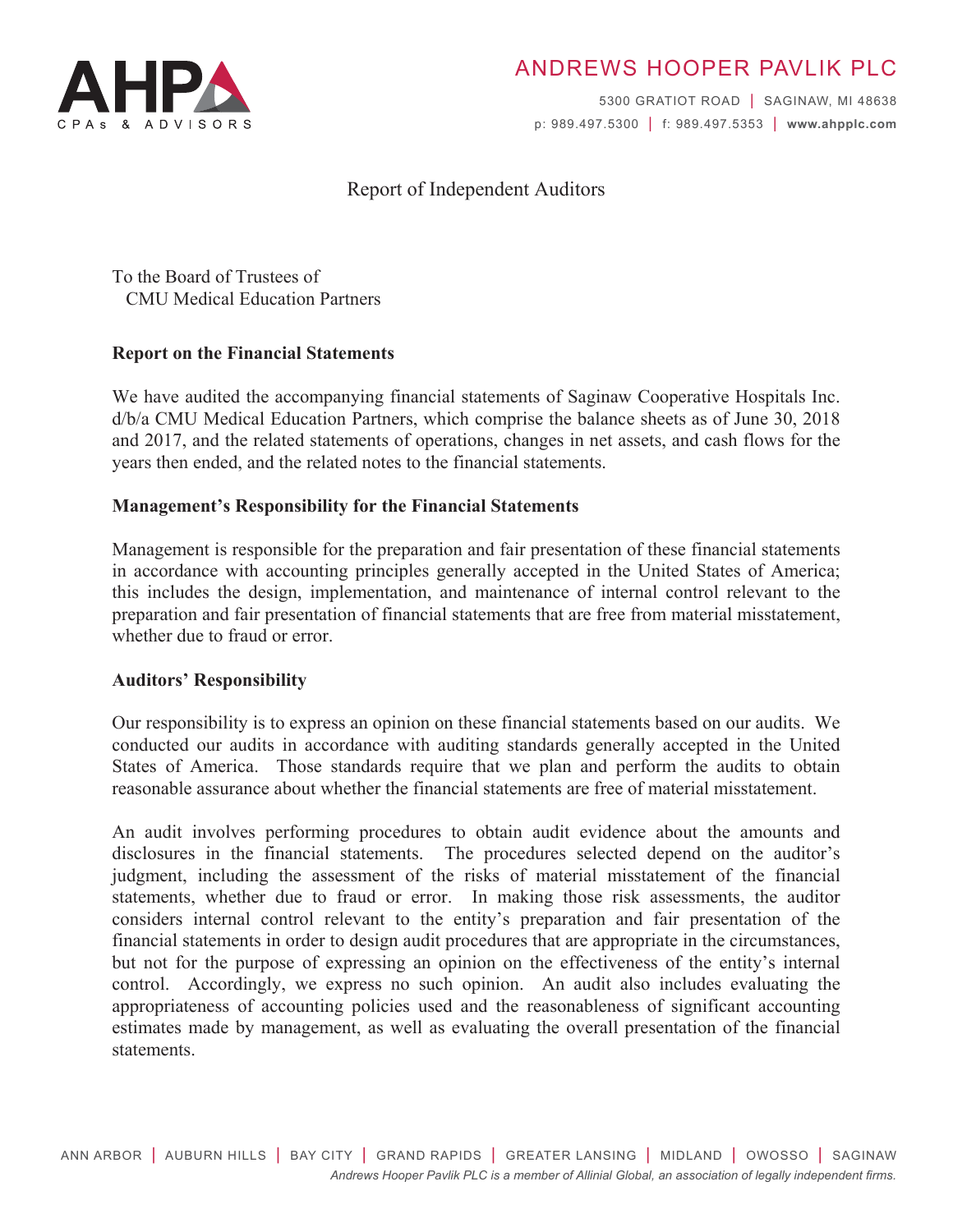We believe that the audit evidence we have obtained is sufficient and appropriate to provide a basis for our audit opinion.

# Opinion

In our opinion, the financial statements referred to above present fairly, in all material respects, the financial position of CMU Medical Education Partners as of June 30, 2018 and 2017, and the statements of its operations, changes in its net assets, and its cash flows for the years then ended in accordance with accounting principles generally accepted in the United States of America.

Andrews Hooper Taulik PLC

Saginaw, Michigan August 14, 2018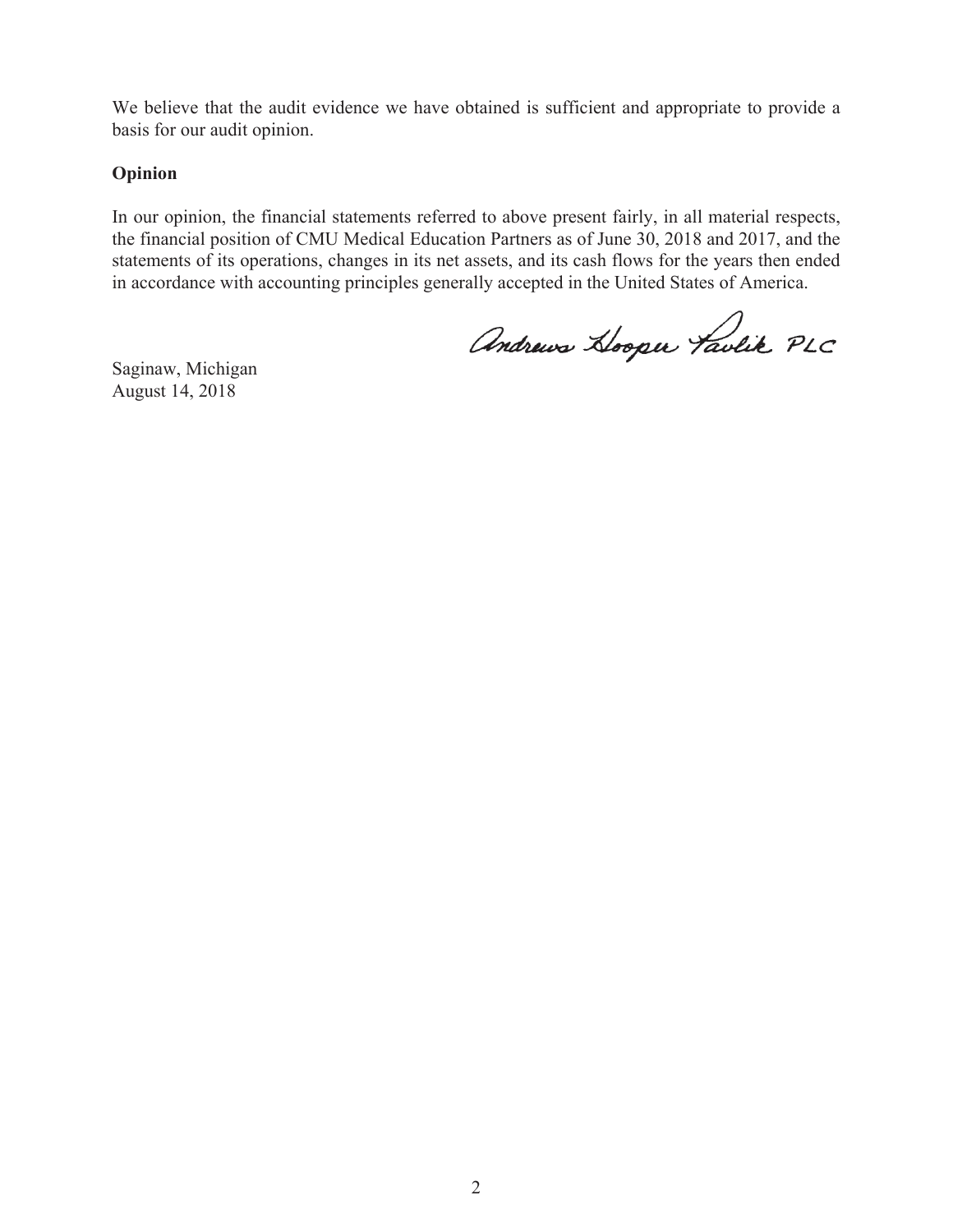# Balance Sheets

|                                                                                                            | June 30 |                   |              |                   |
|------------------------------------------------------------------------------------------------------------|---------|-------------------|--------------|-------------------|
|                                                                                                            |         | 2018              |              | 2017              |
| <b>Assets</b>                                                                                              |         |                   |              |                   |
| Current assets:                                                                                            |         |                   |              |                   |
| Cash                                                                                                       | \$      | 2,315,384         | \$           | 3,540,114         |
| Patient accounts receivable, net                                                                           |         | 858,988           |              | 1,088,016         |
| Other receivables                                                                                          |         | 1,524,632         |              | 935,425           |
| Prepaid expenses and other assets                                                                          |         | 793,229           |              | 643,582           |
| Total current assets                                                                                       |         | 5,492,233         |              | 6,207,137         |
| Assets whose use is limited:                                                                               |         |                   |              |                   |
| By the Board of Trustees                                                                                   |         | 184,585           |              | 121,735           |
| Under professional liability funding arrangement – held                                                    |         |                   |              |                   |
| by the trustee                                                                                             |         | 753,455           |              | 700,336           |
| Total assets whose use is limited                                                                          |         | 938,040           |              | 822,071           |
| Medical education funding receivable, net of allowance                                                     |         | 920,648           |              | 518,695           |
| Leasehold improvements, furniture, and equipment, net                                                      |         | 1,691,632         |              | 1,771,529         |
| Total assets                                                                                               |         | 9,042,553         | $\mathbb{S}$ | 9,319,432         |
| <b>Liabilities and net assets</b><br>Current liabilities:<br>Accounts payable<br>Other accrued liabilities | \$      | 456,325<br>34,026 | \$           | 452,925<br>34,026 |
| Payroll and related liabilities                                                                            |         | 1,707,082         |              | 1,496,863         |
| Total current liabilities                                                                                  |         | 2,197,433         |              | 1,983,814         |
| Estimated professional liability under self-insurance                                                      |         | 75,900            |              | 75,900            |
| Deferred revenue                                                                                           |         | 39,172            |              |                   |
| Payable to CMU                                                                                             |         | 245,284           |              | 270,556           |
| <b>Total liabilities</b>                                                                                   |         | 2,557,789         |              | 2,330,270         |
| Net assets:                                                                                                |         |                   |              |                   |
| Unrestricted:                                                                                              |         |                   |              |                   |
| Undesignated<br>Total net assets                                                                           |         | 6,484,764         |              | 6,989,162         |
| Total liabilities and net assets                                                                           |         | 6,484,764         |              | 6,989,162         |
|                                                                                                            |         | 9,042,553         | $\mathbb{S}$ | 9,319,432         |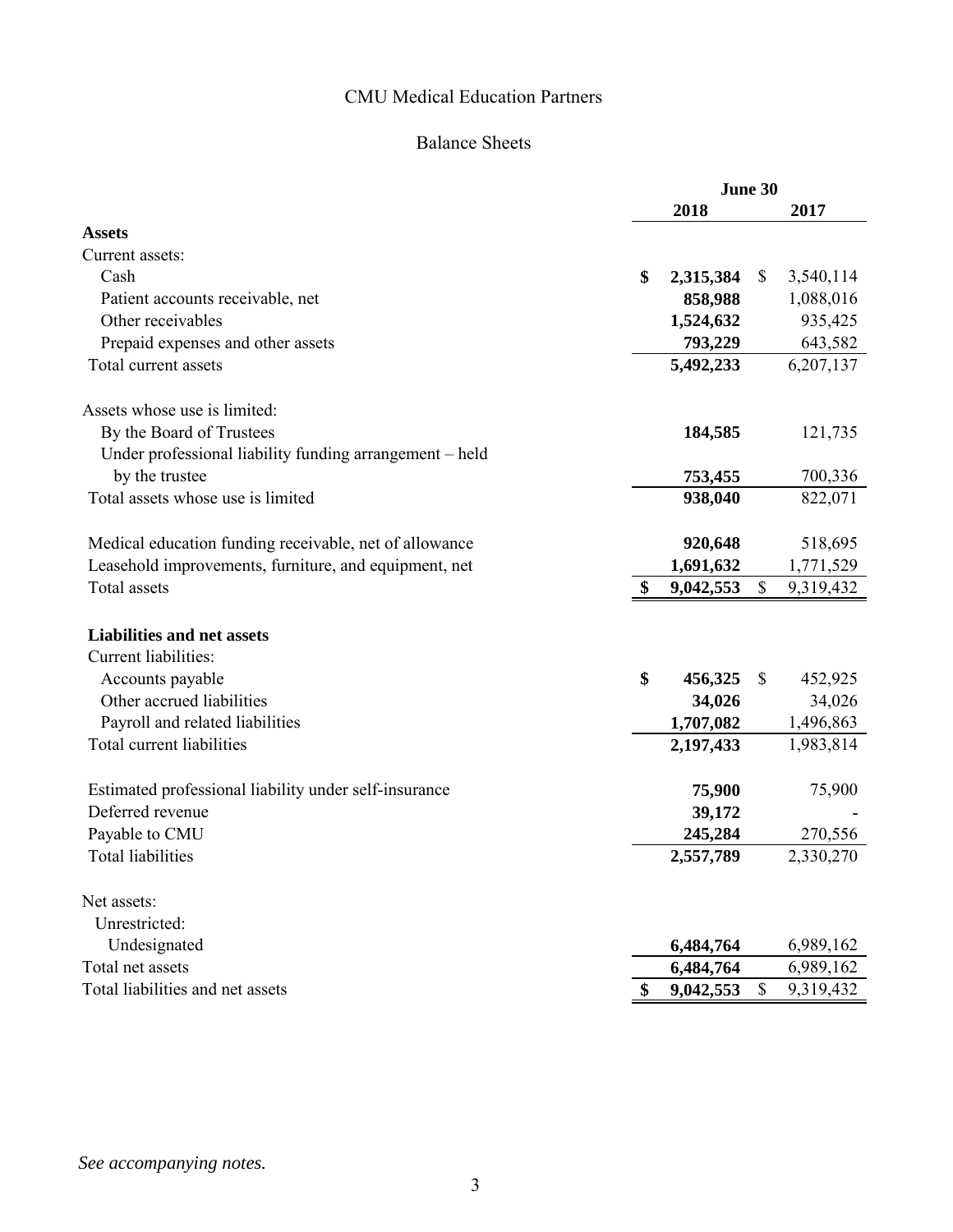# Statements of Operations

|                                                         | <b>Year Ended June 30</b> |            |              |            |
|---------------------------------------------------------|---------------------------|------------|--------------|------------|
|                                                         |                           | 2018       |              | 2017       |
| Unrestricted revenues and other support:                |                           |            |              |            |
| Member hospitals                                        | \$                        | 16,486,327 | \$           | 16,075,308 |
| Net patient service revenue                             |                           | 11,555,475 |              | 11,408,467 |
| Professional liability fund                             |                           | 21,497     |              | 28,682     |
| Contracts and other revenue                             |                           | 11,565,948 |              | 8,531,300  |
| Total unrestricted revenues and other support           |                           | 39,629,247 |              | 36,043,757 |
| Operating expenses:                                     |                           |            |              |            |
| Salaries, wages, and payroll taxes                      |                           | 26,543,957 |              | 22,824,783 |
| Employee benefits                                       |                           | 4,593,393  |              | 4,425,495  |
| Recruiting                                              |                           | 448,861    |              | 453,858    |
| Facility and equipment                                  |                           | 1,991,437  |              | 1,496,426  |
| Consumable supplies                                     |                           | 643,255    |              | 617,883    |
| Educational supplies and services                       |                           | 484,720    |              | 544,722    |
| Consulting and contractual services                     |                           | 1,937,930  |              | 2,170,606  |
| Communications                                          |                           | 257,918    |              | 291,857    |
| Educational conferences and travel                      |                           | 826,090    |              | 721,348    |
| Grant expenses                                          |                           | 518,778    |              | 556,443    |
| Other expenses                                          |                           | 184,428    |              | 132,015    |
| Professional liability insurance expense                |                           | 794,442    |              | 654,430    |
| Depreciation                                            |                           | 349,423    |              | 319,926    |
| Provision for bad debts                                 |                           | 439,882    |              | 473,504    |
| Professional liability expense                          |                           | 153,812    |              | 28,535     |
| Total operating expenses                                |                           | 40,168,326 |              | 35,711,831 |
| Unrestricted revenues and other support over (under)    |                           |            |              |            |
| operating expenses                                      |                           | (539, 079) |              | 331,926    |
| Net unrealized gain on investments whose use is limited |                           | 34,681     |              | 44,326     |
| Net assets released from restrictions                   |                           |            |              | 19,285     |
| Increase (decrease) in unrestricted net assets          | \$                        | (504, 398) | $\mathbb{S}$ | 395,537    |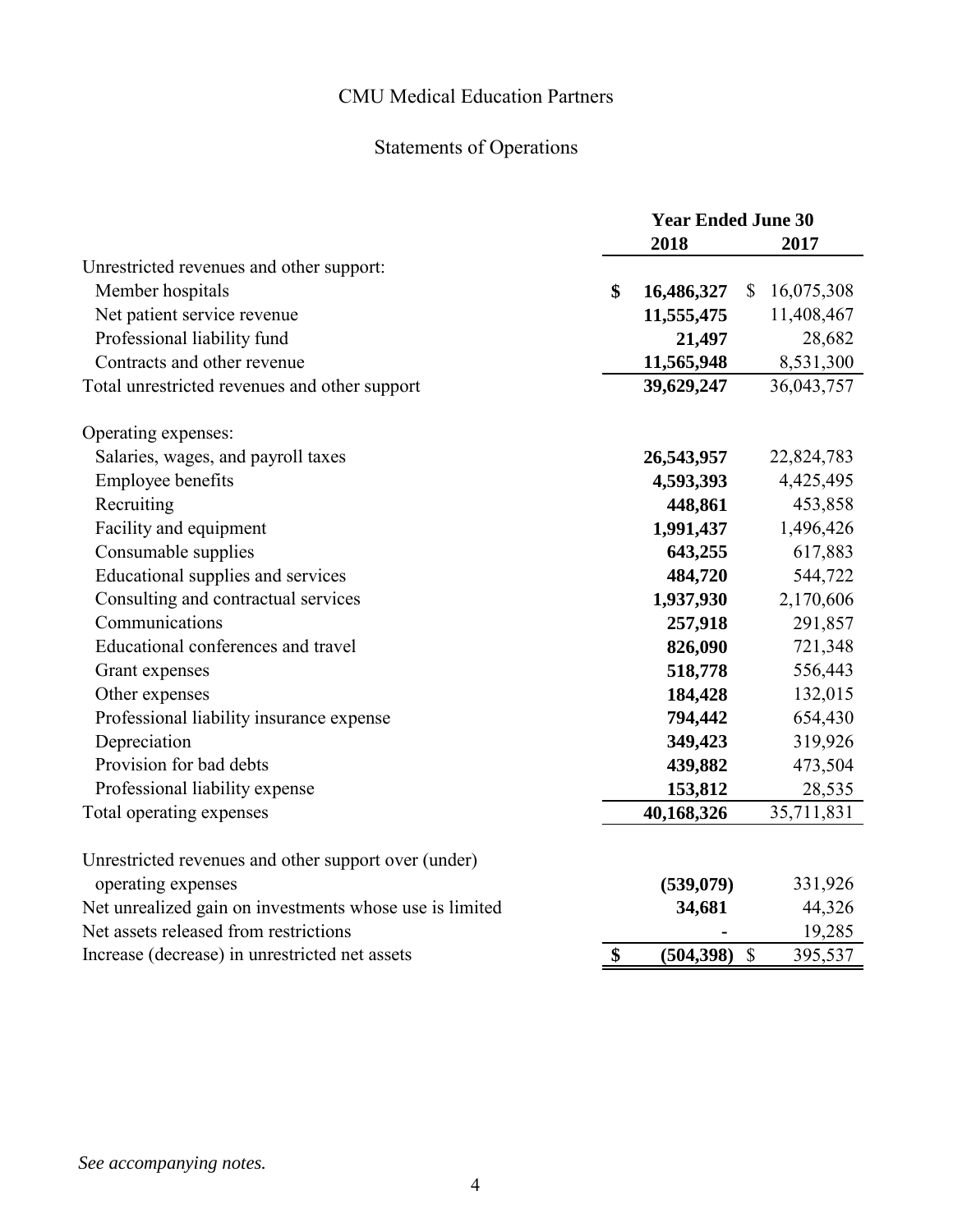# Statements of Changes in Net Assets

|                             | Years Ending June 30, 2018 and 2017 |                                   |   |                                                          |              |                                                              |              |                                   |
|-----------------------------|-------------------------------------|-----------------------------------|---|----------------------------------------------------------|--------------|--------------------------------------------------------------|--------------|-----------------------------------|
|                             |                                     | Undesignated<br><b>Net Assets</b> |   | <b>Total</b><br><b>Unrestricted</b><br><b>Net Assets</b> |              | <b>Temporarily</b><br><b>Restricted</b><br><b>Net Assets</b> |              | <b>Total</b><br><b>Net Assets</b> |
| Net assets at July 1, 2016  | \$                                  | 6,593,625                         | S | 6,593,625                                                | $\mathbb{S}$ | 19,285                                                       | $\mathbb{S}$ | 6,612,910                         |
| Release of restriction      |                                     | 19,285                            |   | 19,285                                                   |              | (19,285)                                                     |              |                                   |
| Revenues over expenses      |                                     | 331,926                           |   | 331,926                                                  |              |                                                              |              | 331,926                           |
| Net unrealized gain         |                                     | 44,326                            |   | 44,326                                                   |              |                                                              |              | 44,326                            |
| Net assets at June 30, 2017 | \$                                  | 6,989,162                         | S | 6,989,162                                                | $\mathbb{S}$ |                                                              |              | \$6,989,162                       |
| Release of designation      |                                     |                                   |   |                                                          |              |                                                              |              |                                   |
| Revenues under expenses     |                                     | (539,079)                         |   | (539, 079)                                               |              |                                                              |              | (539,079)                         |
| Net unrealized gain         |                                     | 34,681                            |   | 34,681                                                   |              |                                                              |              | 34,681                            |
| Net assets at June 30, 2018 |                                     | 6,484,764                         |   | 6,484,764                                                | \$           |                                                              | S            | 6,484,764                         |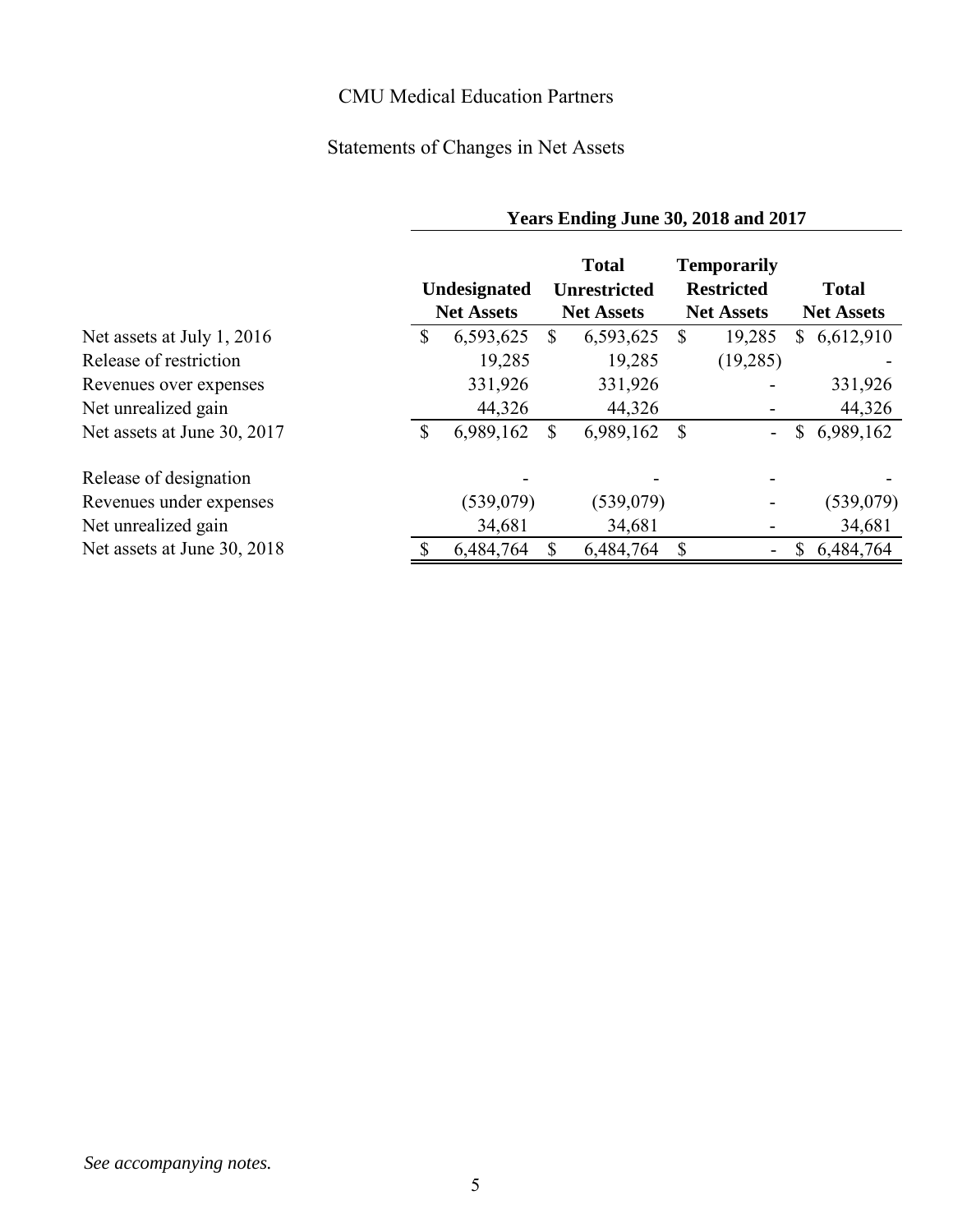# Statements of Cash Flows

|                                                               | <b>Year Ended June 30</b> |                 |            |
|---------------------------------------------------------------|---------------------------|-----------------|------------|
|                                                               |                           | 2018            | 2017       |
| <b>Operating activities</b>                                   |                           |                 |            |
| Net change in unrestricted net assets                         | \$                        | $(504,398)$ \$  | 395,537    |
| Adjustments to reconcile net change in unrestricted           |                           |                 |            |
| net assets to net cash from operating activities:             |                           |                 |            |
| Depreciation                                                  |                           | 349,423         | 319,926    |
| Net loss on disposal of leasehold improvements,               |                           |                 |            |
| furniture, and equipment                                      |                           |                 | 490        |
| Net unrealized gain on investments whose use is limited       |                           | (34, 681)       | (44, 326)  |
| Release from restriction                                      |                           |                 | (19,285)   |
| Change in assets and liabilities:                             |                           |                 |            |
| Patient accounts receivable                                   |                           | 229,028         | 365,697    |
| Other receivables                                             |                           | (589, 207)      | (399, 116) |
| Prepaid expenses and other assets                             |                           | (149, 647)      | 112,042    |
| Medical education funding receivable                          |                           | (401, 953)      |            |
| Accounts payable                                              |                           | 3,400           | (335,018)  |
| Other accrued liabilities and payroll and related liabilities |                           | 210,219         | 291,528    |
| Estimated professional liability under self-insurance         |                           |                 | (87,992)   |
| Deferred revenue                                              |                           | 39,172          | (9,959)    |
| Net cash from operating activities                            |                           | (848, 644)      | 589,524    |
| <b>Investing activities</b>                                   |                           |                 |            |
| Purchases of leasehold improvements, furniture, and equipment |                           | (269, 526)      | (668, 236) |
| Change in Board restricted funds                              |                           | (62, 850)       | 26,545     |
| Change in funds held by the trustee                           |                           | (18, 438)       | (26, 168)  |
| Net cash from investing activities                            |                           | (350, 814)      | (667, 859) |
| <b>Financing activities</b>                                   |                           |                 |            |
| Change in payable to CMU                                      |                           | (25, 272)       | 185,599    |
| Net cash from financing activities                            |                           | (25, 272)       | 185,599    |
| Net change in cash and cash equivalents                       |                           | (1,224,730)     | 107,264    |
| Cash at beginning of period                                   |                           | 3,540,114       | 3,432,850  |
| Cash at end of period                                         | \$                        | \$<br>2,315,384 | 3,540,114  |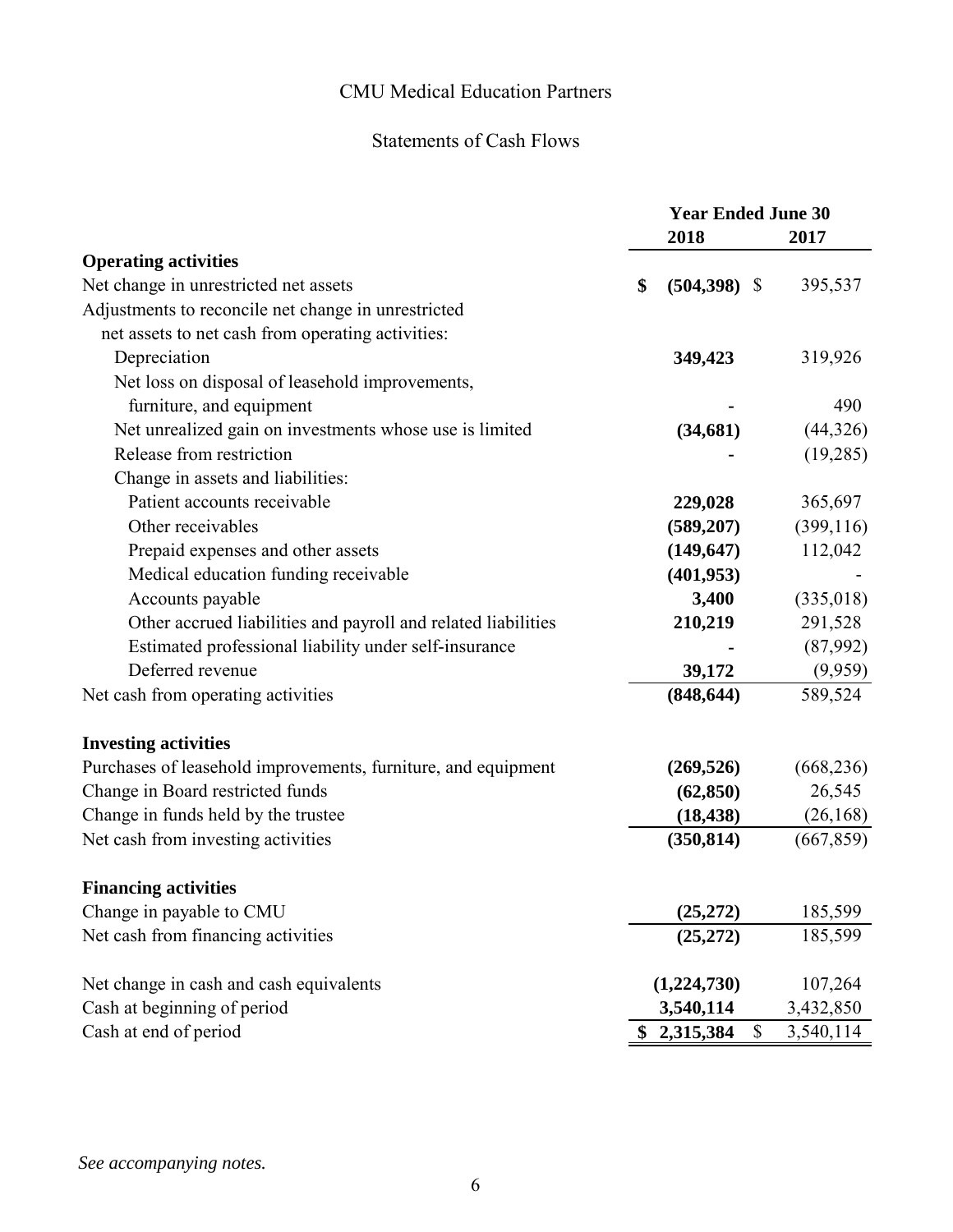# Notes to Financial Statements

June 30, 2018

# **1. Summary of Accounting Policies**

#### **Organization and Nature of Operations**

Saginaw Cooperative Hospitals, Inc. (Corporation), d/b/a CMU Medical Education Partners is a Michigan nonprofit corporation located in Saginaw, Michigan. The Corporation was incorporated in Michigan in 1968 and is a tax-exempt organization pursuant to  $\S501(c)(3)$  of the Internal Revenue Code. The Corporation is organized on a non-stock membership basis. Effective January 1, 2011 the Corporation is subject to a Members' Agreement that provides Central Health Advancement Solutions (CHAS) with a 90% membership interest in CMU Medical Education Partners (CMU Partners); St. Mary's of Michigan (St. Mary's) with a 5% membership interest; and Covenant Medical Center, Inc. (Covenant) with a 5% membership interest. All members are entitled to vote on any matter reserved to them in accordance with their membership interests. CHAS is a Michigan nonprofit corporation organized on a non-stock membership basis. The sole member of CHAS is the Board of Trustees of Central Michigan University.

The purpose of the Corporation is to integrate medical education, research, and service primarily for the training of medical residents and other medical related personnel. The two member hospitals, Covenant and St. Mary's, both of Saginaw, have provided greater than 50 percent of the total support of the Corporation. The Corporation operates under a Master Affiliation Agreement (Agreement) between the Corporation, St. Mary's, and Covenant. The current Agreement and its amendments are effective through June 30, 2020 and cover the operation and funding of the Corporation's medical residency program as it relates to training the hospitals' medical residents.

#### **Cash and Cash Equivalents**

For purposes of the statements of cash flows, cash and cash equivalents consists of savings and checking account balances.

#### **Use of Estimates**

The preparation of financial statements in conformity with accounting principles generally accepted in the United States of America requires management to make estimates and assumptions that affect the amounts reported in the financial statements and accompanying notes. Actual results could differ from those estimates.

#### **Basis of Accounting and Presentation**

The financial statements of the Corporation have been prepared on the accrual basis of accounting in accordance with accounting principles generally accepted in the United States of America.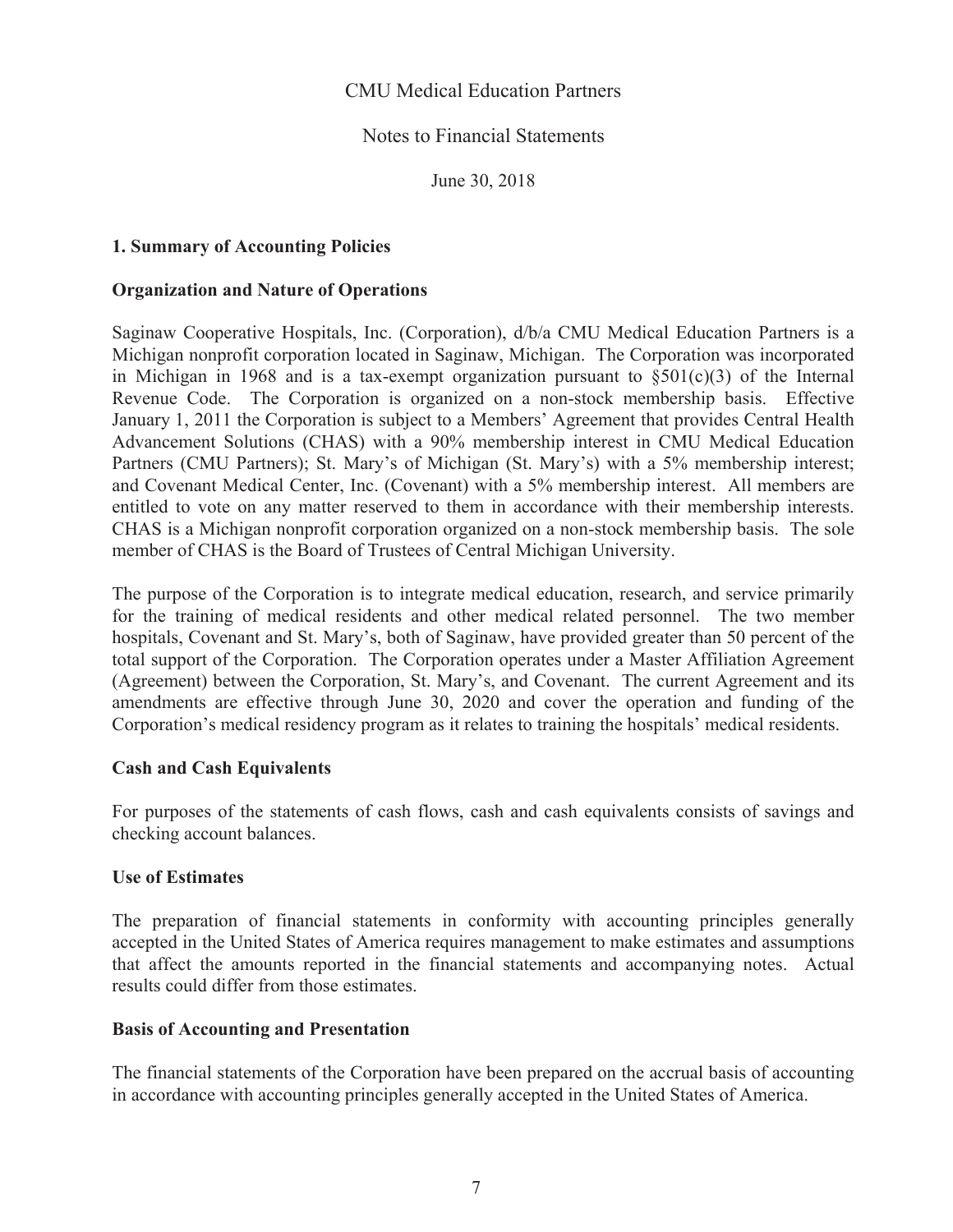# Notes to Financial Statements

June 30, 2018

### **1. Summary of Accounting Policies (continued)**

### **Donor-Restricted Gifts**

Unconditional promises to give cash and other assets to the Corporation are reported at fair value at the date the promise is received. Conditional promises to give and indications of intentions to give are reported at fair value at the date the gift is received. Gifts are reported as either temporarily or permanently restricted support if they are received with donor stipulations that limit the use of the contributions. When a donor restriction expires, temporarily restricted net assets are reclassified as unrestricted net assets and reported in the statement of operations as net assets released from restrictions. Donor-restricted contributions whose restrictions are met within the same year as received are reported as unrestricted contributions in the accompanying financial statements. There were no permanently or temporarily restricted net assets at June 30, 2018 or 2017.

#### **Fair Value Measurements**

Fair value is the exchange price that would be received for an asset or paid to transfer a liability (exit price) in the principal or most advantageous market for the asset or liability in an orderly transaction between market participants on the measurement date. There are three levels of inputs that may be used to measure fair values:

Level  $1 -$ Quoted prices (unadjusted) for identical assets or liabilities in active markets that the entity has the ability to access as of the measurement date.

Level  $2$  – Significant other observable inputs other than Level 1 prices such as quoted prices for similar assets or liabilities; quoted prices in markets that are not active; or other inputs that are observable or can be corroborated by observable market data.

Level  $3$  – Significant unobservable inputs that reflect a company's own assumptions about the assumptions that market participants would use in pricing an asset or liability.

In determining the appropriate levels, the Corporation performs a detailed analysis of the assets and liabilities. At each reporting period, all assets and liabilities for which the fair value measurement is based on significant unobservable inputs are classified as Level 3.

For the fiscal year ended June 30, 2018, the application of valuation techniques applied to similar assets and liabilities has been consistent.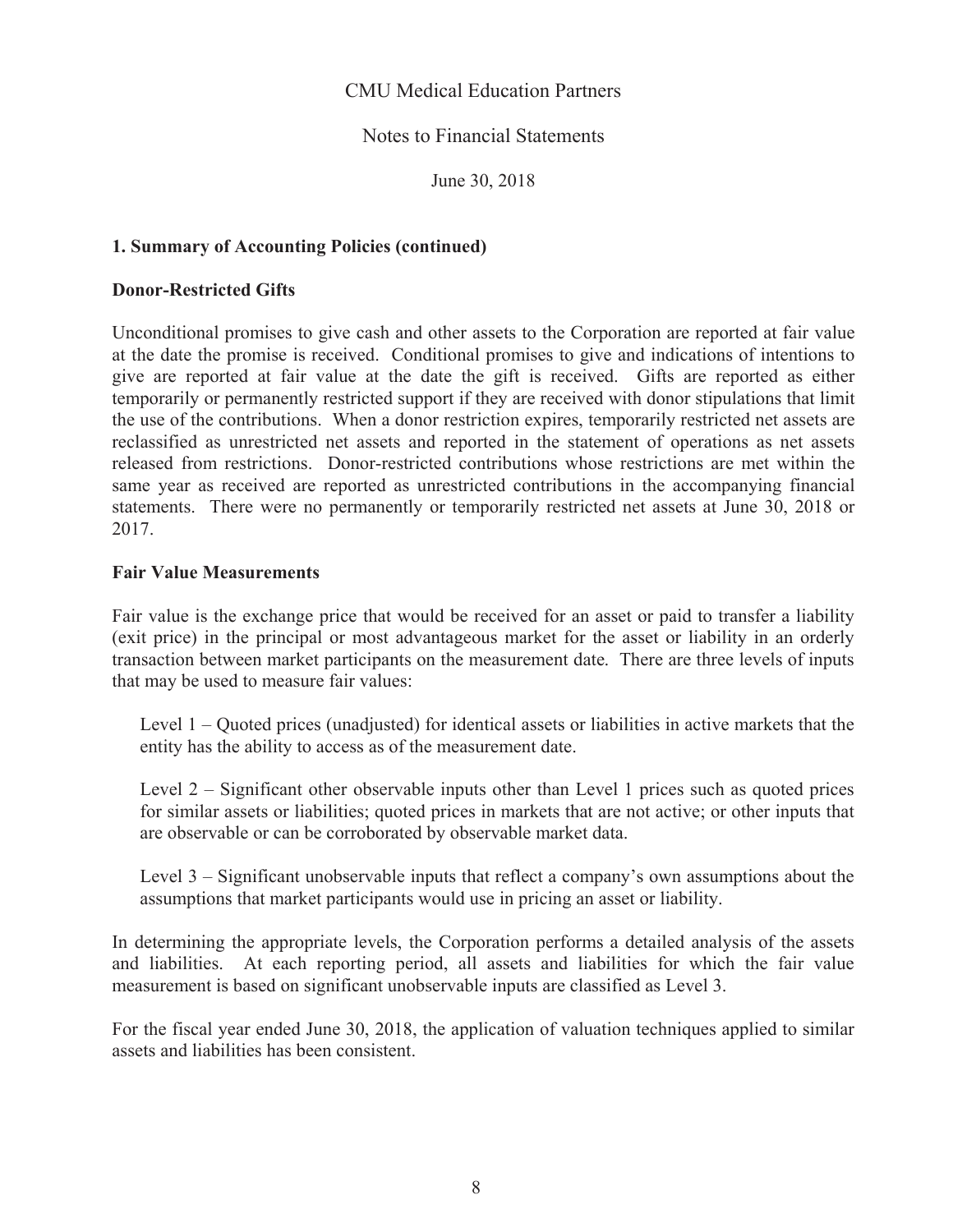# **Notes to Financial Statements**

June 30, 2018

# **1. Summary of Accounting Policies (continued)**

#### **Investments**

Investments in equity securities with readily determinable fair values and all investments in debt securities are measured at fair value based on quoted market prices as of the balance sheet date. Investment income or loss (including realized gains and losses on investments, interest, and dividends) is included in revenues and other support over (under) operating expenses unless the income or loss is restricted by donor or law. Unrealized gains and losses on investments are excluded from revenues and other support over (under) operating expenses unless the investments are trading securities.

#### **Assets Whose Use is Limited**

Assets whose use is limited primarily include investments held by trustees under indenture agreements and designated assets set aside by the Board of Trustees for specific purposes, over which the Board retains control and may at its discretion subsequently use for other purposes.

#### **Revenues and Other Support Over (Under) Operating Expenses**

The statements of operations include revenues and other support over (under) operating expenses. Changes in unrestricted net assets, which are excluded from revenues and other support over (under) operating expenses, include unrealized gains and losses on investments whose use is limited.

#### **Deposits with Financial Institutions**

The Corporation maintains interest-bearing deposits, with a bank located in Saginaw, Michigan, which are recorded in the financial statements as cash and funds held by the trustee. At year end and at times during the year, the Corporation had balances in these accounts that exceeded federal deposit insurance limits.

#### **Significant Concentrations of Credit Risk**

Financial instruments which potentially subject the Corporation to concentrations of credit risk consist principally of cash and investments included in assets whose use is limited. **The** Corporation invests temporary cash in money market securities in various banks, commercial paper of industrial and other companies with high credit ratings, and securities backed by the United States Government. The Corporation holds the majority of its investments in equity and fixed income mutual funds. Included in investments are nine equity mutual funds and six fixed income mutual funds that represent 79% of total investments at June 30, 2018 and nine equity mutual funds and six fixed income mutual funds that represent 84% of total investments at June 30, 2017.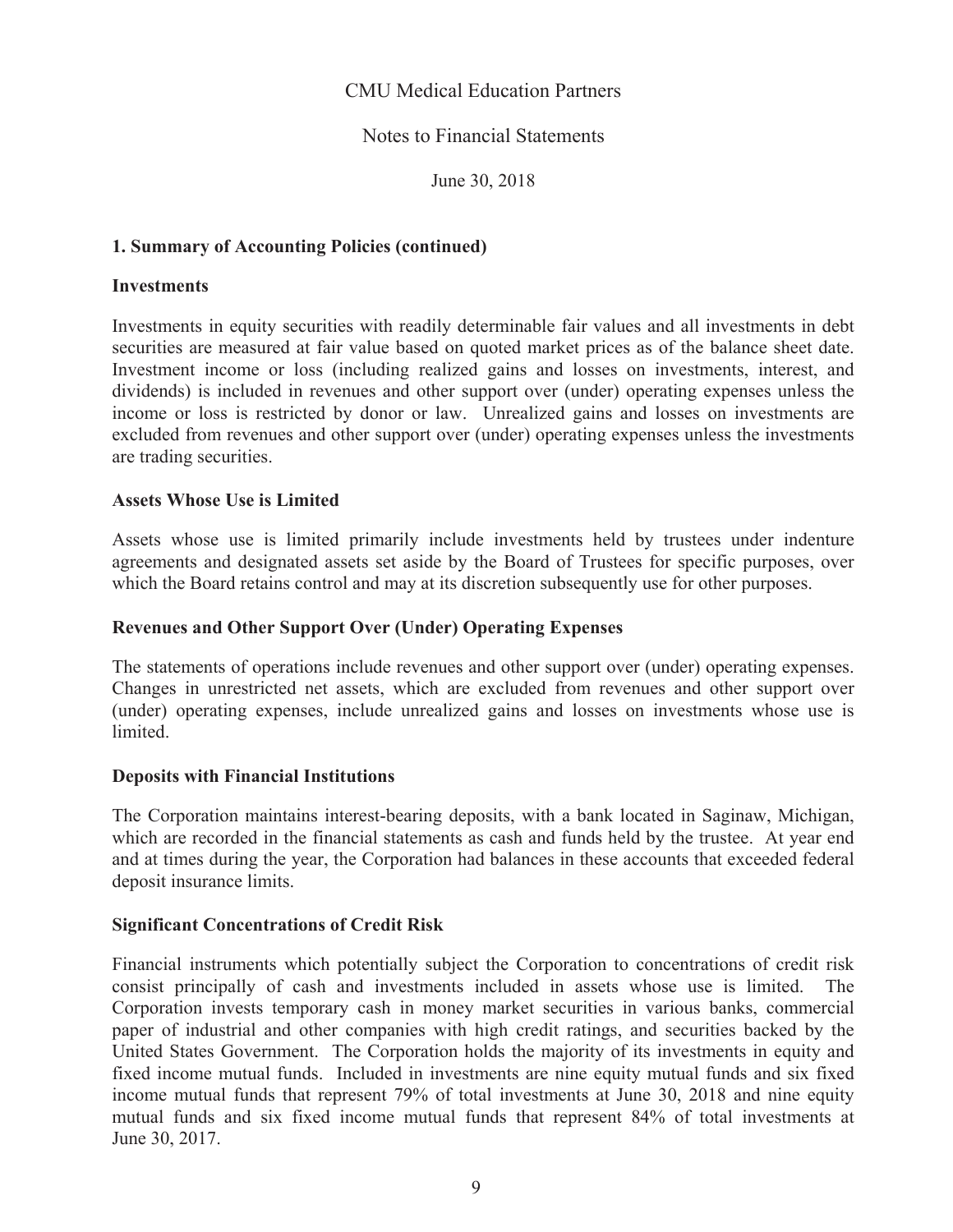# **Notes to Financial Statements**

June 30, 2018

### **1. Summary of Accounting Policies (continued)**

#### **Leasehold Improvements, Furniture, and Equipment**

Leasehold improvements, furniture, and equipment are stated at cost. Leasehold improvements, furniture, and equipment purchases in excess of \$500 are depreciated over their estimated useful lives using the straight-line method. Assets under capital lease obligations are amortized on the straight-line method over the estimated useful lives of the related assets. Such amortization is included in depreciation in the financial statements.

#### **Net Patient Service Revenue and Patient Accounts Receivable**

Patient service revenue is recorded when patient services are performed. The Corporation has agreements with third-party payors that provide for reimbursements to the Corporation at amounts different from its established rates. Contractual adjustments under third-party reimbursement programs represent the difference between the Corporation's established rates for services and amounts reimbursed by third-party payors.

Patient accounts receivable are recorded when patient services are performed. Patient accounts receivable are recorded at the Corporation's established rates with contractual adjustments, charity allowances, policy discounts, and the provision for uncollectible accounts deducted to arrive at net patient accounts receivable. The Corporation pursues collection of all past due accounts. Accounts are written off when they are deemed uncollectible.

The Corporation grants credit without collateral to its patients, most of whom are local residents and are insured under third-party payor agreements. Significant concentrations of accounts receivable at June 30, 2018 include Medicare (19.6%), Blue Cross (9.2%), Medicaid (26.9%), and other commercial insurers and self-pay (44.3%). Significant concentrations of accounts receivable at June 30, 2017 include Medicare  $(16.5\%)$ , Blue Cross  $(8.6\%)$ , Medicaid  $(28.0\%)$ , and other commercial insurers and self-pay (46.9%).

The allowance is calculated as a percentage of outstanding receivable balances for patient pay receivables and commercial insurance receivables. Percentages have been developed based on historical collection information. The allowance is increased by the provision charged to operations and reduced by charge-offs.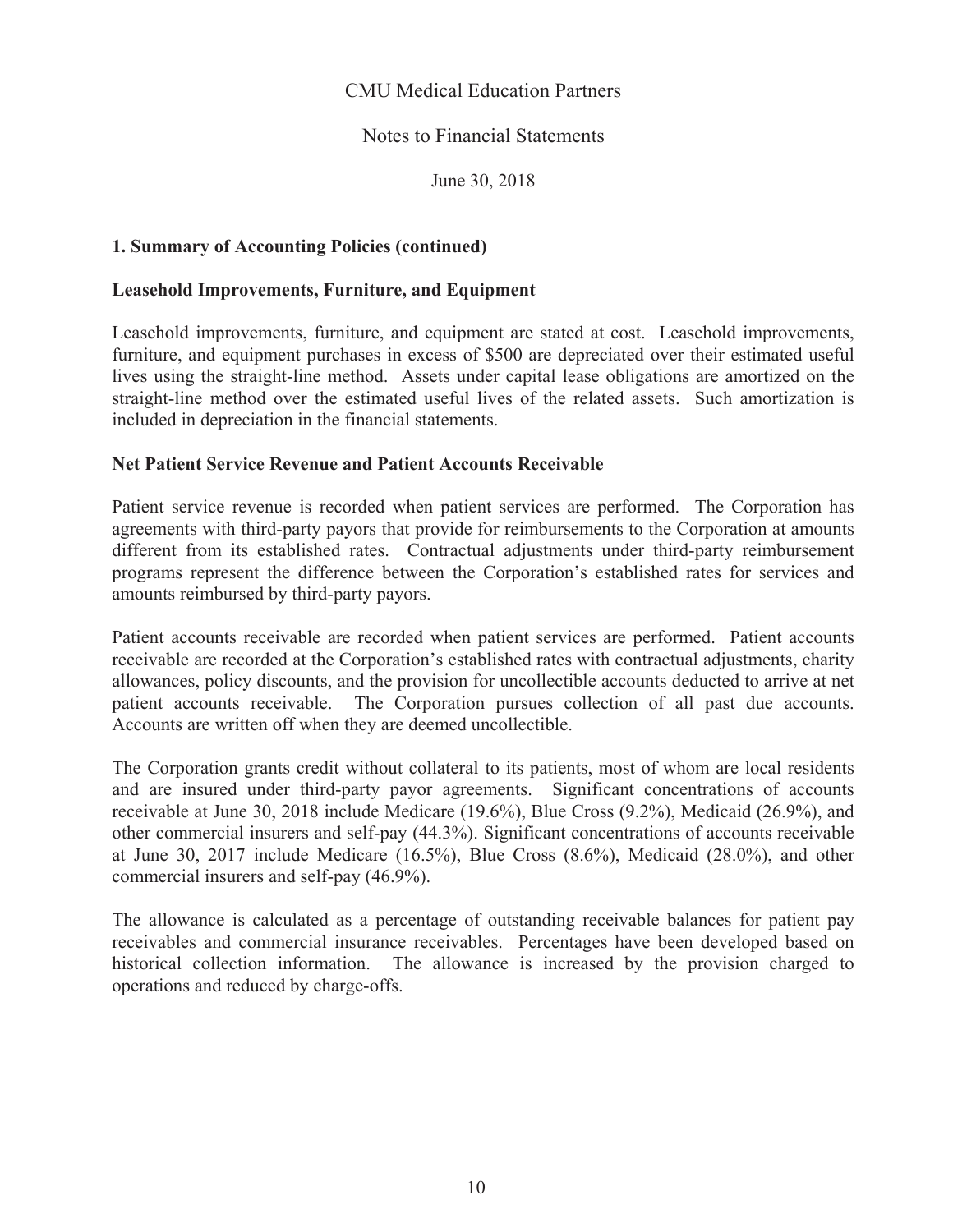# Notes to Financial Statements

June 30, 2018

### **1. Summary of Accounting Policies (continued)**

### **Estimated Professional Liability**

The provision for estimated self-insured medical malpractice claims is actuarially determined and includes estimates of the costs for both reported claims and claims incurred but not reported.

# **Advertising**

The Corporation expenses advertising costs as incurred. Advertising costs were approximately \$83,000 for the year ended June 30, 2018 and \$34,000 for the year ended June 30, 2017.

#### **Subsequent Events**

Subsequent events have been evaluated through August 14, 2018 as part of the annual audit of the Corporation's financial statements. This is also the date the financial statements were available to be issued.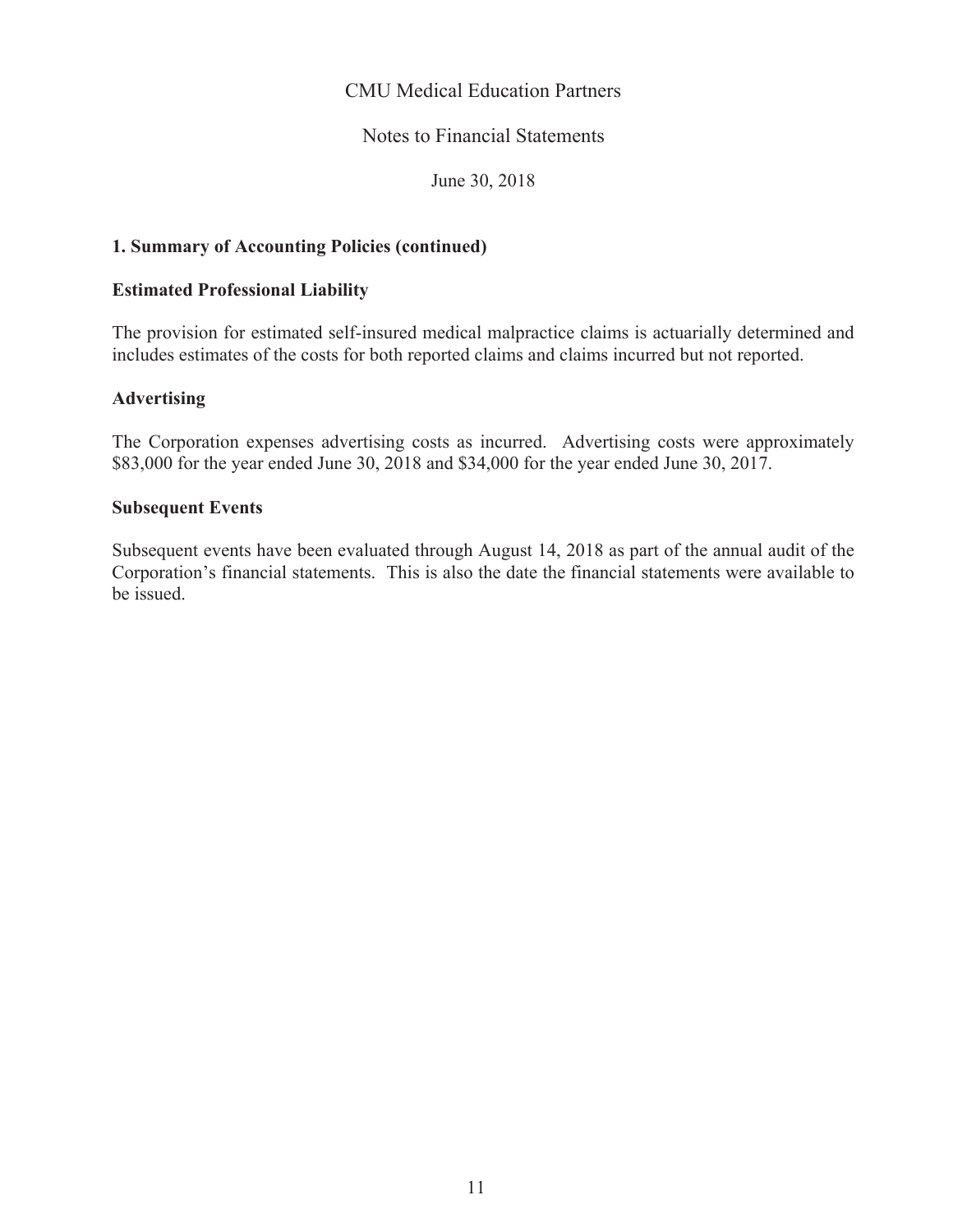# **Notes to Financial Statements**

June 30, 2018

# 2. Patient Accounts Receivable

The detail of patient accounts receivable is as follows:

|                                     | <b>June 30, 2018</b> |                  |              |  |  |
|-------------------------------------|----------------------|------------------|--------------|--|--|
|                                     | <b>Patient</b>       | <b>Insurance</b> | <b>Total</b> |  |  |
| <b>Family Practice Department</b>   | \$61,434             | S<br>86,185      | \$147,619    |  |  |
| <b>OB/GYN</b> Department            | 109,083              | 465,829          | 574,912      |  |  |
| <b>Internal Medicine Department</b> | 28,444               | 138,787          | 167,231      |  |  |
| Pediatrics Department               | 61,068               | 160,549          | 221,617      |  |  |
| <b>Surgery Department</b>           | 179,294              | 874,053          | 1,053,347    |  |  |
| <b>Psychiatry Department</b>        | 3,750                | 24,471           | 28,221       |  |  |
| Geriatrics Home Care                | (16)                 | (1, 445)         | (1,461)      |  |  |
|                                     | 443,057              | 1,748,429        | 2,191,486    |  |  |
| Less:                               |                      |                  |              |  |  |
| Contractual allowances              |                      | 1,073,699        | 1,073,699    |  |  |
| Allowance for doubtful accounts     | 258,799              |                  | 258,799      |  |  |
| Net patient accounts receivable     | \$184,258            | 674,730          | 858,988      |  |  |

|                                     |                | June 30, 2017    |              |
|-------------------------------------|----------------|------------------|--------------|
|                                     | <b>Patient</b> | <b>Insurance</b> | <b>Total</b> |
|                                     |                |                  |              |
| <b>Family Practice Department</b>   | 66,690<br>S.   | \$<br>187,394    | 254,084<br>S |
| <b>OB/GYN</b> Department            | 94,893         | 877,409          | 972,302      |
| <b>Internal Medicine Department</b> | 29,563         | 208,563          | 238,126      |
| <b>Pediatrics Department</b>        | 57,820         | 154,011          | 211,831      |
| <b>Surgery Department</b>           | 203,950        | 801,320          | 1,005,270    |
| <b>Psychiatry Department</b>        | 4,043          | 48,890           | 52,933       |
| Geriatrics Home Care                | 906            | 34,961           | 35,867       |
|                                     | 457,865        | 2,312,548        | 2,770,413    |
| Less:                               |                |                  |              |
| Contractual allowances              |                | 1,417,385        | 1,417,385    |
| Allowance for doubtful accounts     | 265,012        |                  | 265,012      |
| Net patient accounts receivable     | \$192,853      | \$<br>895,163    | \$1,088,016  |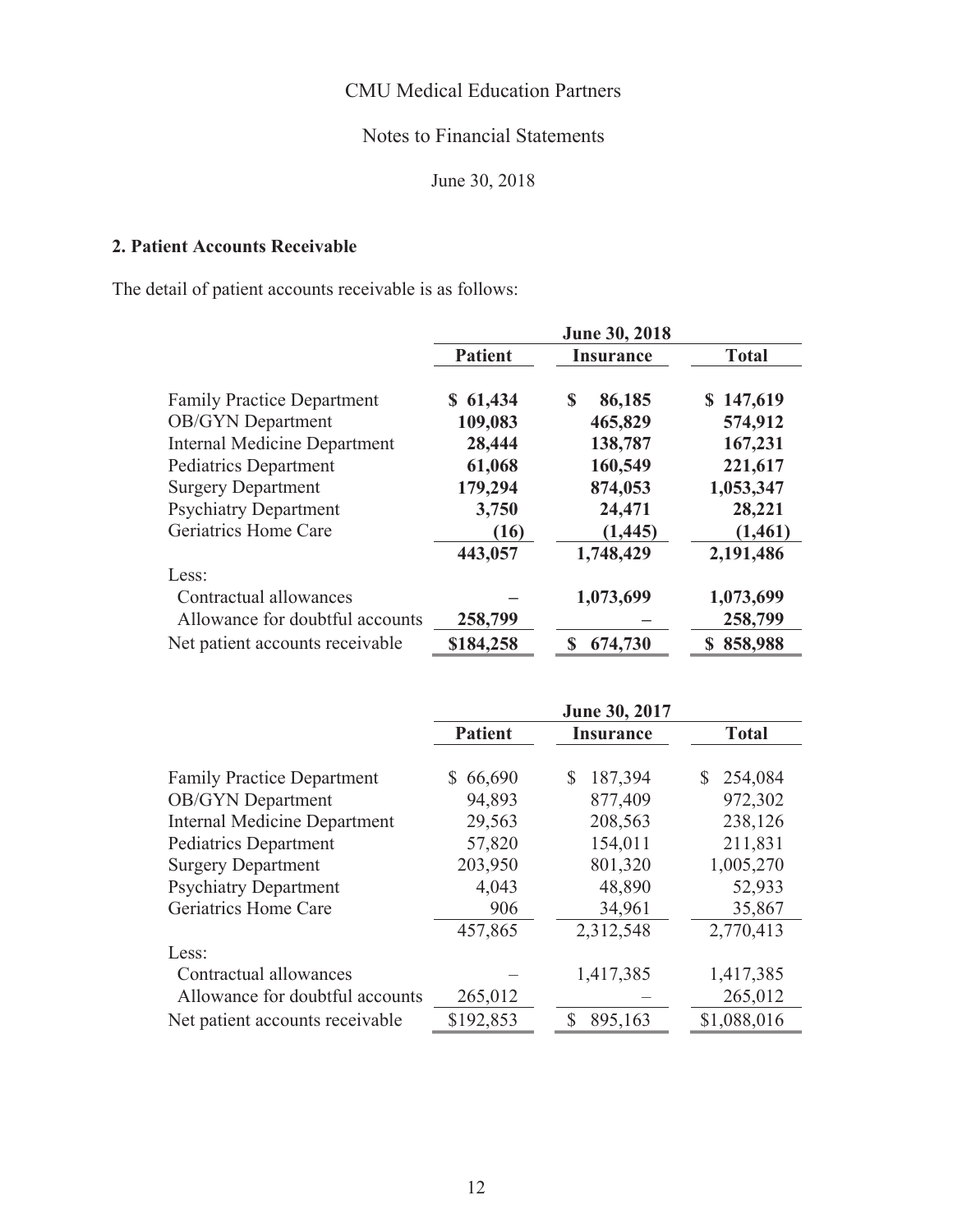# **Notes to Financial Statements**

June 30, 2018

# 3. Leasehold Improvements, Furniture, and Equipment

The detail of leasehold improvements, furniture, and equipment by department is as follows:

|                                     | <b>June 30</b> |             |    |             |
|-------------------------------------|----------------|-------------|----|-------------|
|                                     | 2018           |             |    | 2017        |
|                                     |                |             |    |             |
| <b>Clinical Trials</b>              | $\mathbf S$    | 1,108       | \$ | 1,108       |
| North Building                      |                | 189,444     |    | 189,444     |
| <b>Student Programs</b>             |                | 11,085      |    | 11,085      |
| Administration                      |                | 222,671     |    | 206,435     |
| <b>Family Practice Department</b>   |                | 200,144     |    | 191,500     |
| <b>OB/GYN</b> Department            |                | 164,327     |    | 153,106     |
| <b>Internal Medicine Department</b> |                | 141,349     |    | 133,749     |
| <b>Pediatrics Department</b>        |                | 34,898      |    | 34,898      |
| <b>Surgery Department</b>           |                | 157,687     |    | 123,062     |
| <b>Library Department</b>           |                | 51,234      |    | 51,234      |
| <b>Graduate Medical Education</b>   |                | 25,477      |    | 25,477      |
| <b>Emergency Medicine</b>           |                | 32,582      |    | 32,582      |
| <b>Information Systems</b>          |                | 603,118     |    | 516,763     |
| Leasehold Improvements              |                | 2,643,564   |    | 2,596,818   |
| <b>Business Office</b>              |                | 447,239     |    | 447,239     |
| Geriatrics Home Care                |                | 10,418      |    | 10,418      |
| <b>Research Department</b>          |                | 18,764      |    | 18,764      |
| <b>Psychiatry Department</b>        |                | 22,964      |    | 22,964      |
| Saginaw Medical Control             |                | 235,797     |    | 235,797     |
| <b>Sexual Assault Response Team</b> |                | 28,261      |    | 28,261      |
| <b>Human Resources</b>              |                | 25,938      |    | 25,938      |
| Simulation Lab                      |                | 619,829     |    | 561,733     |
| <b>Continuing Medical Education</b> |                | 15,621      |    | 15,621      |
|                                     |                | 5,903,519   |    | 5,633,996   |
| Less: accumulated depreciation      |                | 4,211,887   |    | 3,862,467   |
|                                     |                | \$1,691,632 |    | \$1,771,529 |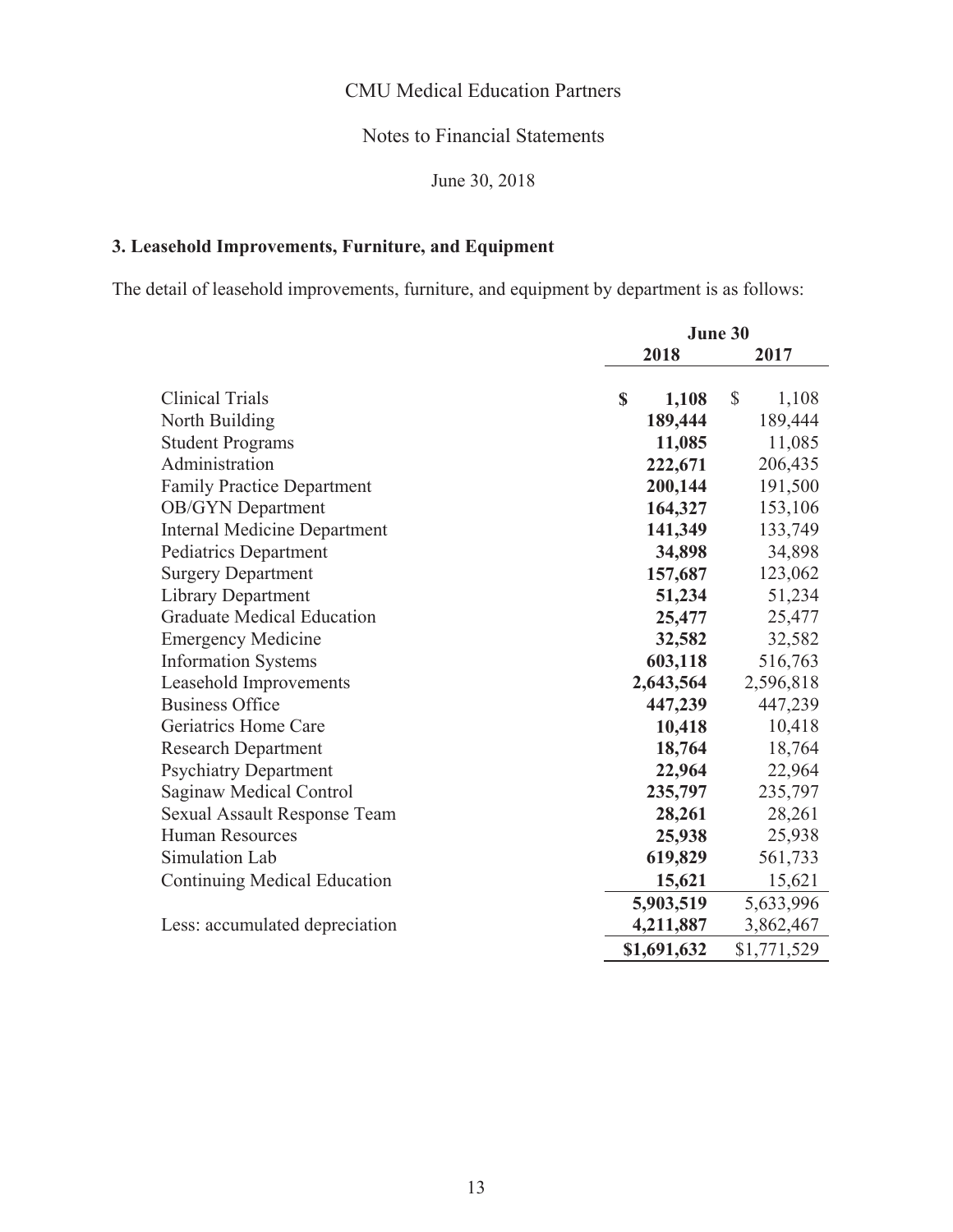# **Notes to Financial Statements**

June 30, 2018

# 4. Assets Whose Use is Limited

The composition of assets whose use is limited at June 30 is as follows:

|                            |           | 2018          |           | 2017          |
|----------------------------|-----------|---------------|-----------|---------------|
|                            | Cost      | Fair<br>Value | Cost      | Fair<br>Value |
|                            |           |               |           |               |
| Board designated:          |           |               |           |               |
| Cash                       | \$175,704 | \$175,704     | \$112,571 | \$112,571     |
| Mutual funds: fixed income | 8,770     | 8,881         | 9,053     | 9,164         |
|                            | 184,474   | 184,585       | 121,624   | 121,735       |
| Malpractice funding – held |           |               |           |               |
| by trustee:                |           |               |           |               |
| Cash and short-term        |           |               |           |               |
| investments                | 18,992    | 18,992        | 15,947    | 15,947        |
| Mutual funds:              |           |               |           |               |
| Equities                   | 248,575   | 475,065       | 247,079   | 431,649       |
| Fixed income               | 260,707   | 259,398       | 246,810   | 252,740       |
|                            | 528,274   | 753,455       | 509,836   | 700,336       |
|                            | \$712,748 | \$938,040     | \$631,460 | \$822,071     |

Fair values of assets and liabilities measured on a recurring basis at June 30, 2018 and 2017 are as follows:

|                                              | <b>Fair Value Measurements at Reporting Date Using</b> |                                                                                                             |                                                                                |                                                    |  |
|----------------------------------------------|--------------------------------------------------------|-------------------------------------------------------------------------------------------------------------|--------------------------------------------------------------------------------|----------------------------------------------------|--|
|                                              | <b>Fair Value</b>                                      | <b>Quoted Prices in</b><br><b>Active Markets</b><br>for Identical<br><b>Assets/Liabilities</b><br>(Level 1) | <b>Significant</b><br><b>Other</b><br><b>Observable</b><br>Inputs<br>(Level 2) | Significant<br>Unobservable<br>Inputs<br>(Level 3) |  |
| June 30, 2018<br>Assets whose use is limited | \$938,040                                              | \$938,040                                                                                                   |                                                                                |                                                    |  |
| June 30, 2017<br>Assets whose use is limited | \$822,071                                              | \$822,071                                                                                                   | \$                                                                             |                                                    |  |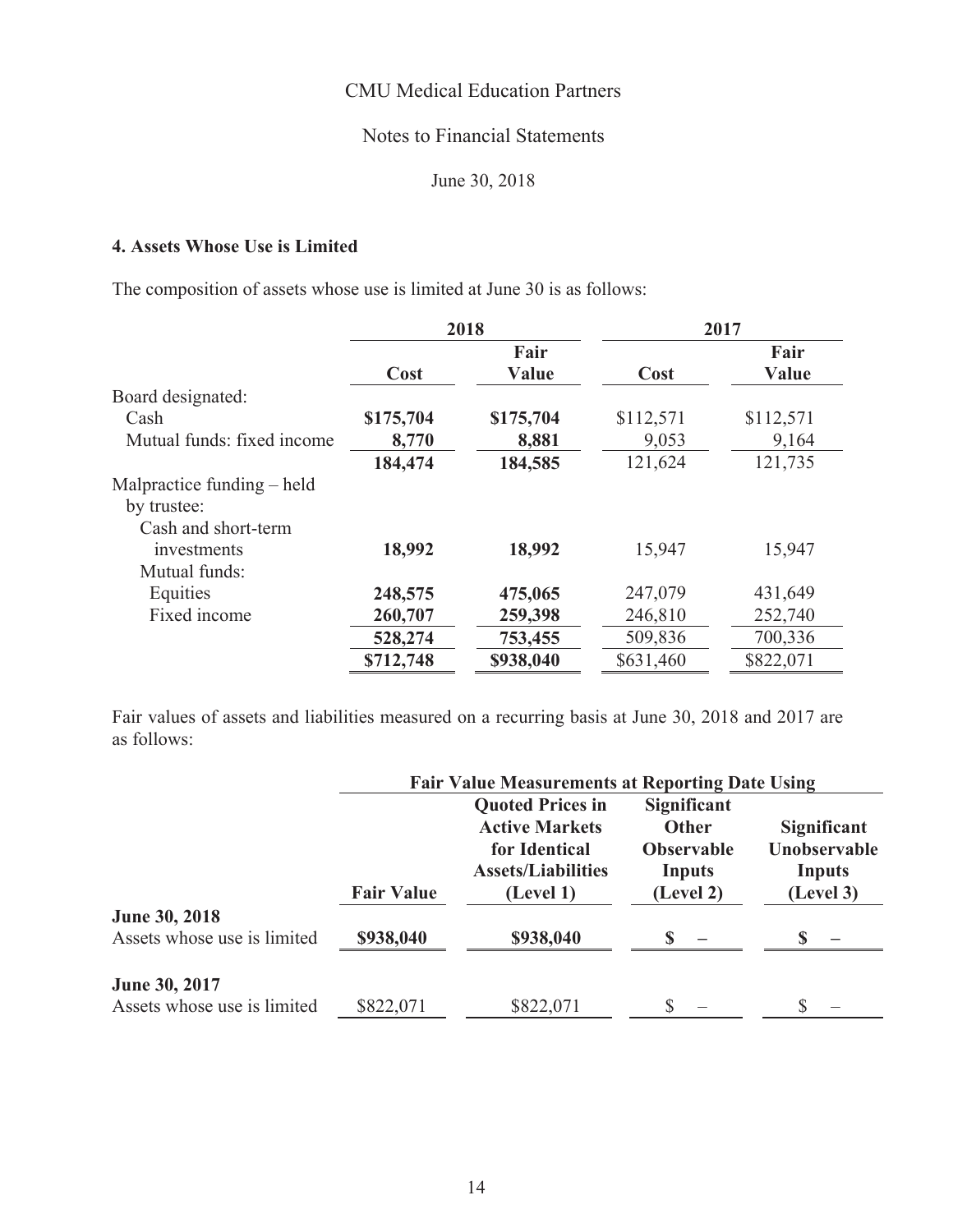#### Notes to Financial Statements

June 30, 2018

#### 5. Medical Educational Funding Receivable

A master affiliation agreement between St. Mary's and Covenant (the Hospitals) provides for 100% of the direct graduate medical education (DGME), indirect medical education (IME), and other graduate medical education (GME) funding received by the Hospitals to pass through to the Corporation. An independent firm (The Rybar Group) was hired to review hospital cost report information and provide a report on filed cost report amounts. The initial affiliation agreement covered the 3 years ending June 30, 2009 and, through an amendment, was extended one year through June 30, 2010. The Hospitals are operated under the master affiliation agreement that was effective July 1, 2010 through June 30, 2013 and continued on a month-to-month basis until a new agreement was reached. Under the agreement, the Hospitals agreed to pay the Corporation for amounts not previously paid under the 2006 agreement subject to adjustment based on the Hospitals' receipt of their final cost reports. The 2010 agreement was terminated June 30, 2015.

Effective July 1, 2015, a new master affiliation agreement was signed. This agreement covers a 5year period, ending June 30, 2020. Under this agreement, the Hospitals agree to pay the Corporation their proportionate share of funding shortfall within 30 days of receipt of the final cost report. Similarly, the Corporation has agreed to pay the Hospitals any excess funding within 30 days of receipt of the final cost report.

As of June 30, 2018, the Rybar Group has updated its report with the allocation of the receivable as follows:

|                            | St. Mary's | Covenant      | <b>Total</b>  |
|----------------------------|------------|---------------|---------------|
| Fiscal year ending June 30 |            |               |               |
| 2011                       | \$631,404  | 577,344<br>S. |               |
| 2012                       | (145, 857) | 648,600       |               |
| 2013                       | (297, 406) | 147,974       |               |
| 2014                       | 45,475     | (392, 822)    |               |
| 2015                       | 294,880    | (485, 865)    |               |
| 2016                       | 360,536    | 44,398        |               |
| 2017                       | (168, 346) | 597,916       |               |
| 2018                       | 4,308      | 96,653        |               |
| Total receivable           | 724,994    | 1,234,198     | \$1,959,192   |
| Allowance                  | (222, 812) | (815, 732)    | (1,038,544)   |
| Net receivable             | \$502,182  | \$<br>418,466 | \$<br>920,648 |

The Corporation recognized a total allowance of approximately \$1,039,000 in 2018 and 2017, in anticipation of a variance between filed and final audited cost reports.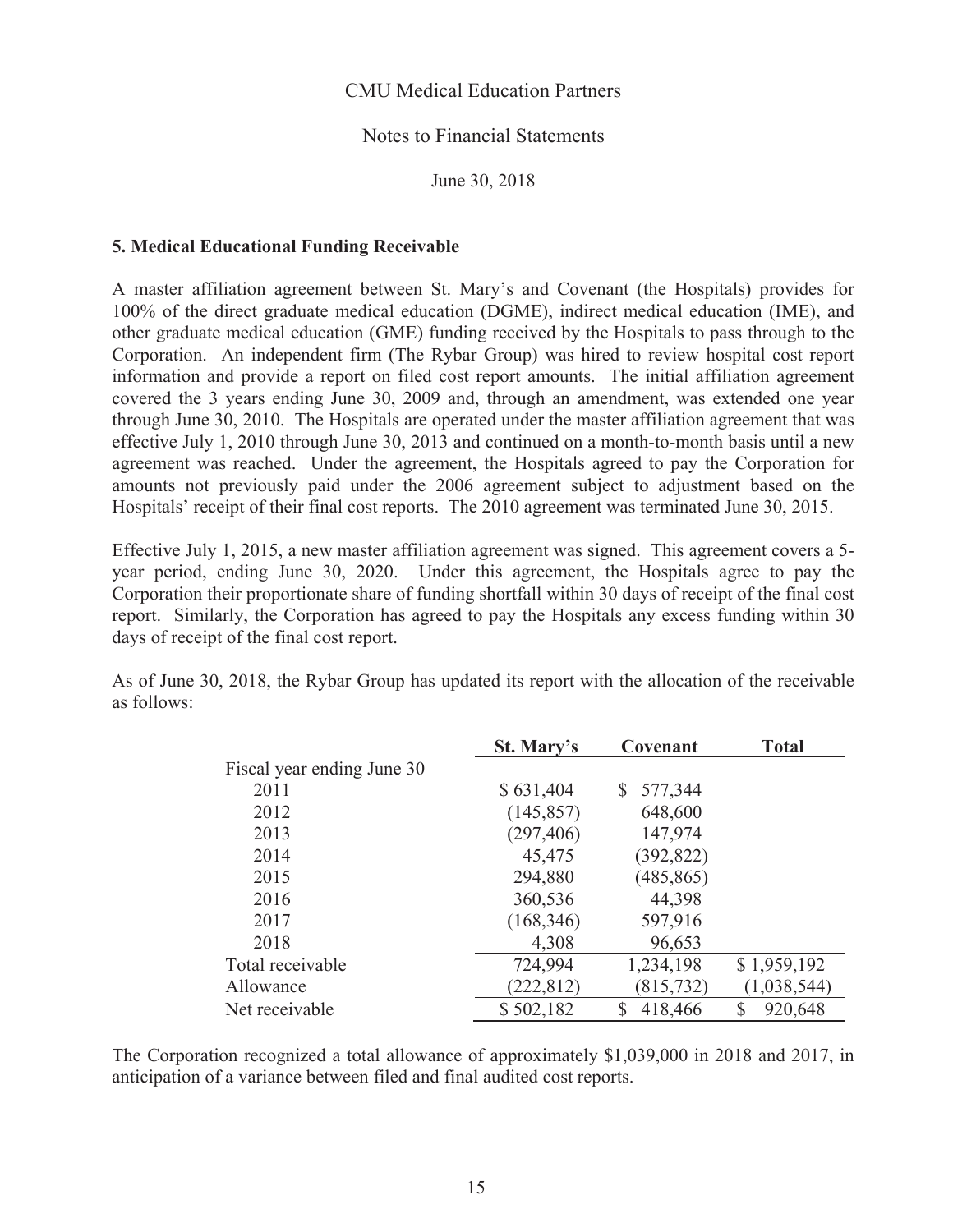# **Notes to Financial Statements**

June 30, 2018

### **5. Medical Educational Funding Receivable (continued)**

As of June 30, 2018, the cost reports for St. Mary's and Covenant have been finalized through the fiscal years shown below.

|                                    | St. Mary's | Covenant |
|------------------------------------|------------|----------|
|                                    |            |          |
| Medicare                           | 2015       | 2014     |
| Blue Cross Traditional, Blue Cross |            |          |
| Trust, and Blue Care Network       | 2017       | 2016     |
| Medicaid                           | 2015       | 2015     |

#### **6. Related Party Receivables**

Other receivables include the following related party amounts at June 30:

|            | 2018      | 2017     |
|------------|-----------|----------|
|            |           |          |
| St. Mary's | \$308,283 | \$42,565 |
| Covenant   | 93,863    | 114,664  |
| <b>CMU</b> | 462,158   | 472,061  |

#### 7. Payable to Hospitals

Under the Master Affiliation Agreement, as of the end of each fiscal year, the Corporation should have a cash balance equal to 1) the sum of 45 days cash on hand plus 2) an amount equal to the budgeted capital expenditures, less budgeted depreciation (Annual Funding Reserve), for the following fiscal year. Under the agreement, two-thirds of the excess funding is payable to Covenant and one-third of the excess funding is payable to St. Mary's within 30 days of the calculation of the Annual Funding Reserve. The Corporation has not recorded a payable for the years ended June 30, 2018 or 2017.

#### 8. Notes Payable to Hospitals

Under the Members' Agreement described in Note 1, the Hospitals were to receive their allocable share of net assets as of December 31, 2010. On February 7, 2012 an amendment to the Members' Agreement was made to maintain the Hospitals' allocable shares of net assets in the possession of the Corporation and the notes payable to hospitals were reclassified as additional members' equity. There were no notes payable to St. Mary's and Covenant at June 30, 2018 or 2017.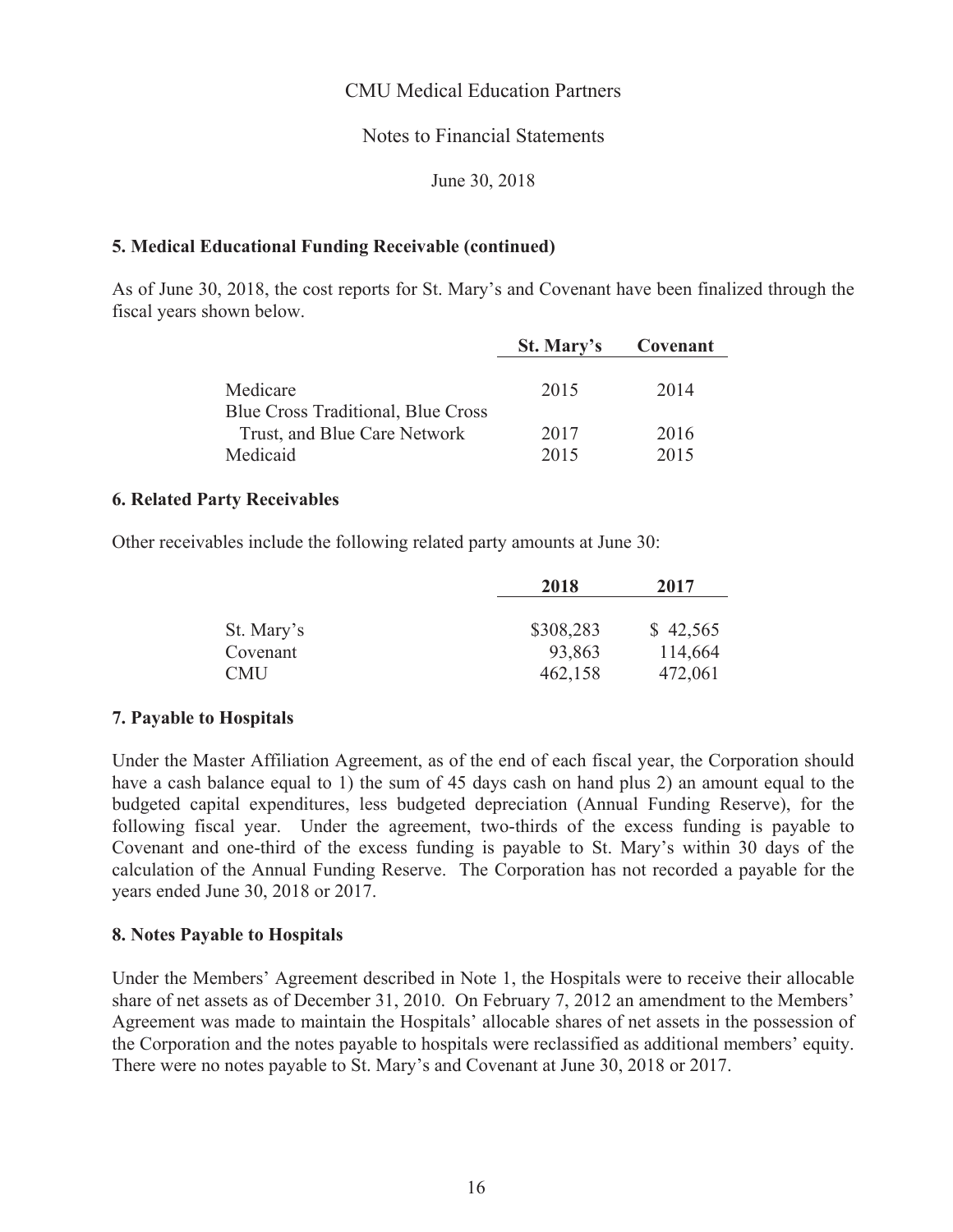#### Notes to Financial Statements

June 30, 2018

#### **9. Money Accumulation Pension Plan**

In 1974, the Corporation established a money accumulation pension plan for all eligible employees. Any employee who has completed more than 1,000 hours of service and has attained the age of 21 is eligible to participate.

The Corporation contributed 4 percent of the participants' pay into the program for each of the years ended June 30, 2018 and 2017. The cost to the Corporation was approximately \$573,000 for the year ended June 30, 2018 and \$503,000 for the year ended June 30, 2017.

#### **10. Lease Commitments**

During 1976, the Corporation entered into a 25-year lease agreement beginning in 1978 upon completion of construction with Saginaw Medical Center for the occupancy of a portion of the Clinical Arts and Education Center. In 2013, the Corporation entered into a 30-year lease agreement with Covenant for the occupancy of a portion of the Clinical Arts and Education Center. Under the terms of the lease, the Corporation pays Covenant \$1 annually. Management of the Corporation has estimated that the fair value of the lease is approximately \$600,600 per year. For each of the years ended June 30, 2018 and 2017, \$600,600 is recorded as contribution revenue with an equal amount recorded as facility expense.

In 2003, the Corporation began a 10-year lease agreement with SSP Associates upon the completion of construction for the occupancy of an office complex in Saginaw, Michigan. The Corporation exercised renewal options for an additional 15 years and covers the period through January 2028. In 2013, the Corporation entered into a 15-year lease with MSA Ventures II LLC for commercial office space in Saginaw, Michigan. In 2017, the Corporation began a 10-year lease agreement with Central Michigan University upon the completion of construction for the occupancy of a School of Medicine Building in Saginaw, Michigan. Total lease expense for multiyear non-cancelable and cancelable leases was approximately \$431,000 for the year ended June 30, 2018 and \$431,000 for the year ended June 30, 2017. The future lease commitments as of June 30, 2018 for all non-cancelable leases are as follows:

| 2018-19    | 877,000     |
|------------|-------------|
| 2019-20    | 857,000     |
| 2020-21    | 855,000     |
| 2021-22    | 823,000     |
| 2022-23    | 817,000     |
| Thereafter | 3,571,000   |
|            | \$7,800,000 |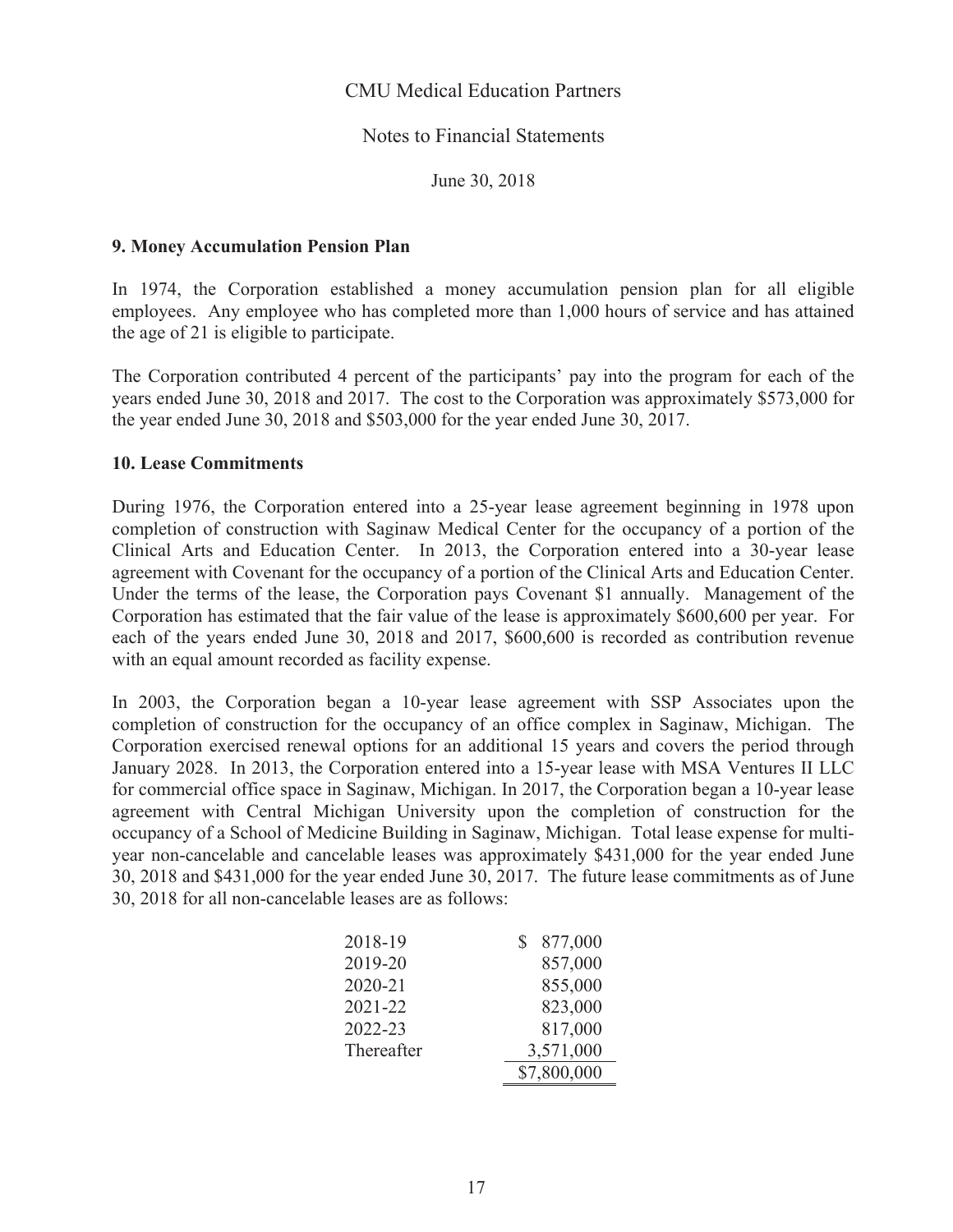# **Notes to Financial Statements**

June 30, 2018

### 11. Professional Liability Insurance

The Corporation was self-insured for professional medical malpractice through December 31, 2010 for claims based on occurrences on or before December 31, 2010. Under that self-insurance program, the Corporation has:

- Determined aggregate limits of \$100,000/\$300,000 for residents and \$200,000/\$600,000 for doctors.
- Established a trust fund and placed the management of the fund in the hands of an  $\bullet$ independent fiduciary who has legal title to it and is responsible for its proper administration and control.

|                                                                                                                 | June 30     |             |
|-----------------------------------------------------------------------------------------------------------------|-------------|-------------|
|                                                                                                                 | 2018        | 2017        |
| Estimated professional liability under self-insurance<br>Less: investments under professional liability funding | \$75,900    | \$75,900    |
| arrangement – held by the trustee, at fair value                                                                | 753,455     | 700,336     |
| Estimated over funding of liability                                                                             | \$(677,555) | \$(624,436) |

Claim losses based upon occurrences prior to July 1, 1986 remain insured under prior insurance policies subject to the policy limits.

Effective November 1, 2012, the Corporation purchased commercial insurance coverage for professional medical malpractice. Coverage consists of \$2,000,000 per occurrence with an annual aggregate to \$12,000,000.

Malpractice and other claims have been asserted against the Corporation by various claimants. Such claims are in various stages of processing and some may be litigated. Accordingly, management and counsel cannot determine the ultimate outcome of the actions commenced. In the opinion of management, all such matters are adequately covered by prior and existing insurance policies and the Self-Insurance Trust Fund.

#### 12. Claims and Contingencies

The Corporation periodically is subject to claims and lawsuits that arise in the ordinary course of business. It is the opinion of management that, as of June 30, 2018, the disposition or ultimate resolution of such claims and lawsuits will not have an adverse material effect on the financial position of the Corporation.